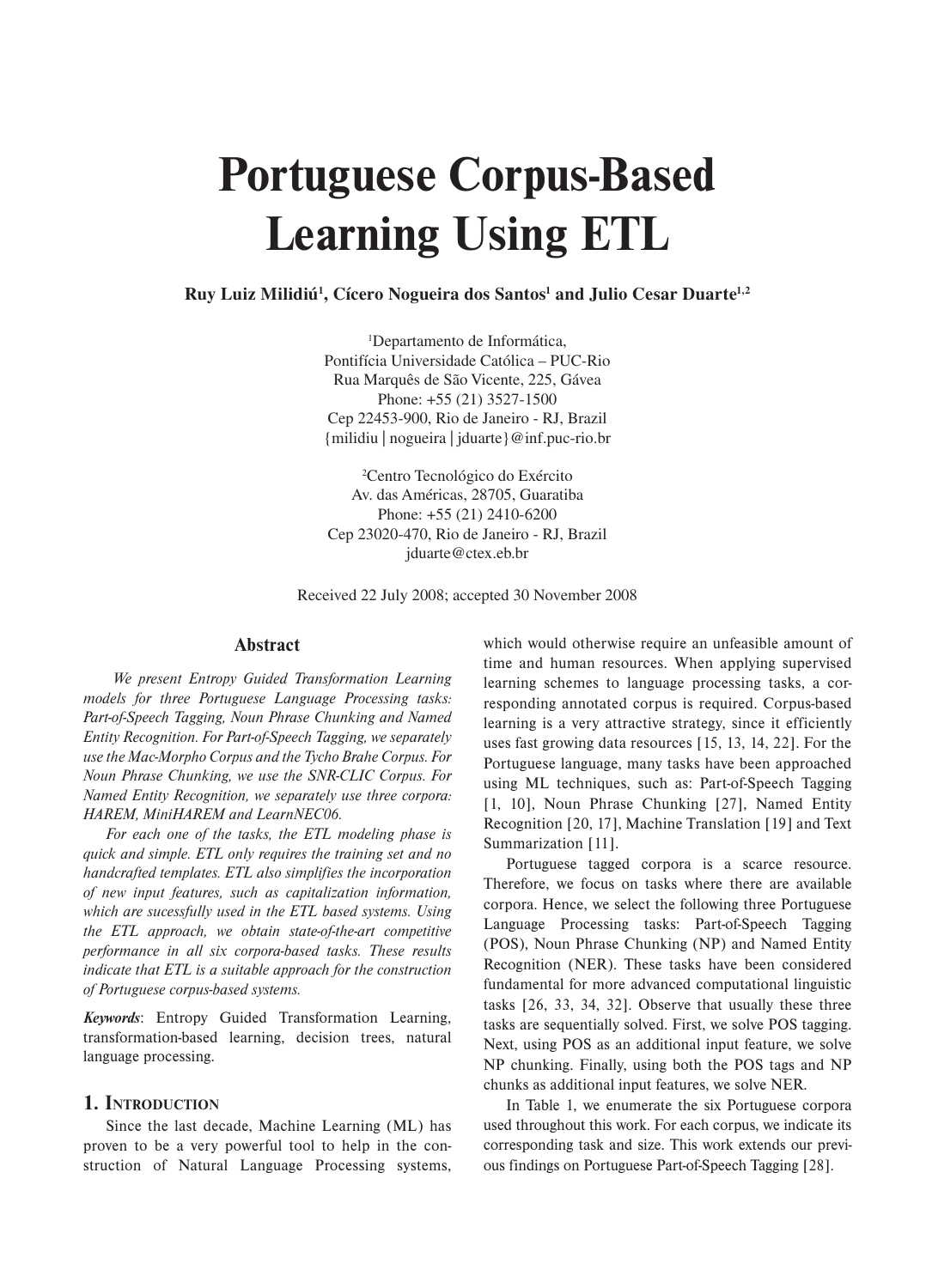**Table 1**. Corpus sizes.

| $1401C$ $1. CO1$ $D43$ $SLCS$ . |            |                  |               |
|---------------------------------|------------|------------------|---------------|
| Corpus                          | Task       | <b>Sentences</b> | <b>Tokens</b> |
| Mac-Morpho                      | <b>POS</b> | 53.374           | 1.221.465     |
| Tycho Brahe                     | <b>POS</b> | 40.932           | 1,035,592     |
| <b>SNR-CLIC</b>                 | NP         | 4.392            | 104.144       |
| <b>HAREM</b>                    | NER        | 8.142            | 165,102       |
| MiniHAREM                       | NER        | 3.393            | 66,627        |
| LearnNEC06                      | <b>NER</b> | 2,100            | 44.835        |
|                                 |            |                  |               |

For both the Mac-Morpho Corpus and the Tycho Brahe Corpus, the best result is reported by Milidiú et al. [28]. Their best non ETL approach is based on Transformation Based Learning. Their system shows 96.60% and 96.63% accuracy for the Mac-Morpho Corpus and the Tycho Brahe Corpus, respectively. For Portuguese Noun Phrase Chunking, a state-of-the-art system based in Transformation Based Learning is reported by Santos & Oliveira [27]. Applying their system to the SNR-CLIC Corpus, we achieve a  $F_{\beta=1}$  of 87.85. For the HAREM Corpus, as far as the we know, there is no reported result using the same corpus configuration explored in this work. For the MiniHAREM Corpus, the best result is reported by Aranha [16]. Aranha reports a  $F_{\beta=1}$  of 61.57 for the CORTEX system. The CORTEX system uses handcrafted rules that jointly work with a rich knowledge base for the NER task. For the LearnNEC06 Corpus, the best result is reported by Milidiú et al. [20]. Their best approach is based on Support Vector Machines (SVM). Their SVM system achieves a  $F_{\beta=1}$  of 88.11. In Table 2, we summarize these performance results.

**Table 2**. System performances.

| Corpus       | State-of-the-art |                    |       |  |
|--------------|------------------|--------------------|-------|--|
|              | Approach         | <b>Performance</b> | ETL   |  |
| Mac-Morpho   | TBL.             | 96.60              | 96.75 |  |
| Tycho Brahe  | TBL              | 96.63              | 96.64 |  |
| SNR-CLIC     | TBL              | 87.85              | 88.61 |  |
| <b>HAREM</b> | ۰                | ٠                  | 63.27 |  |
| MiniHAREM    | <b>CORTEX</b>    | 61.57              | 63.04 |  |
| LearnNEC06   | <b>SVM</b>       | 88.11              | 87.71 |  |

In this work, we apply Entropy Guided Transformation Learning (ETL) to the six corpora-based tasks. ETL is a new ML strategy that combines the feature selection characteristics of Decision Trees (DT) and the robustness of Transformation Based Learning (TBL) [21]. The main purpose of ETL is to overcome the human driven construction of good template sets, which is a bottleneck on the effective use of the TBL approach. ETL produces transformation rules that are more effective than decision trees and also **Figure 1**. ETL - Entropy Guided Transformation Learning.

eliminates the need of a problem domain expert to build TBL templates. A detailed description and discussion of the ETL approach can be found in [21], where there is also an application to the multilanguage phrase chunking task.

Using the ETL approach, we obtain competitive performance results in all six corpora-based tasks. In Table 2, we show ETL performance. To assess the ETL modeling power, we also show that, using POS tags and NP chunks provided by ETL based systems, we can build a competitive ETL based NER system. Furthermore, ETL modeling is quick, since it only requires the training set and no handcrafted templates. The observed ETL training time for the Mac-Morpho corpus, using template evolution, is bellow one hour running on an Intel Centrino Duo 1.66GHz laptop. These results indicate that ETL is a competitive modeling approach for the construction of Portuguese language processing systems based on annotated corpus.

The remainder of this paper is organized as follows. In section 2, the ETL strategy is described. In section 3, we show how to design an efficient ETL model for each one of the six corpora-based tasks. Finally, in section 4, we present our concluding remarks.

# **2. ENTROPY GUIDED TRANSFORMATION LEARNING**

Information Gain, which is based on the data Entropy, is a key strategy for feature selection. The most popular Decision Tree learning algorithms [24, 31] implement this strategy. Hence, they provide a quick way to obtain entropy guided feature selection.

Entropy Guided Transformation Learning is a new machine learning strategy that combines the advantages of Decision Trees and Transformation-Based Learning [21]. The key idea of ETL is to use decision tree induction to obtain templates. Next, the TBL strategy is used to generate transformation rules. The ETL method is illustrated in the Figure 1.

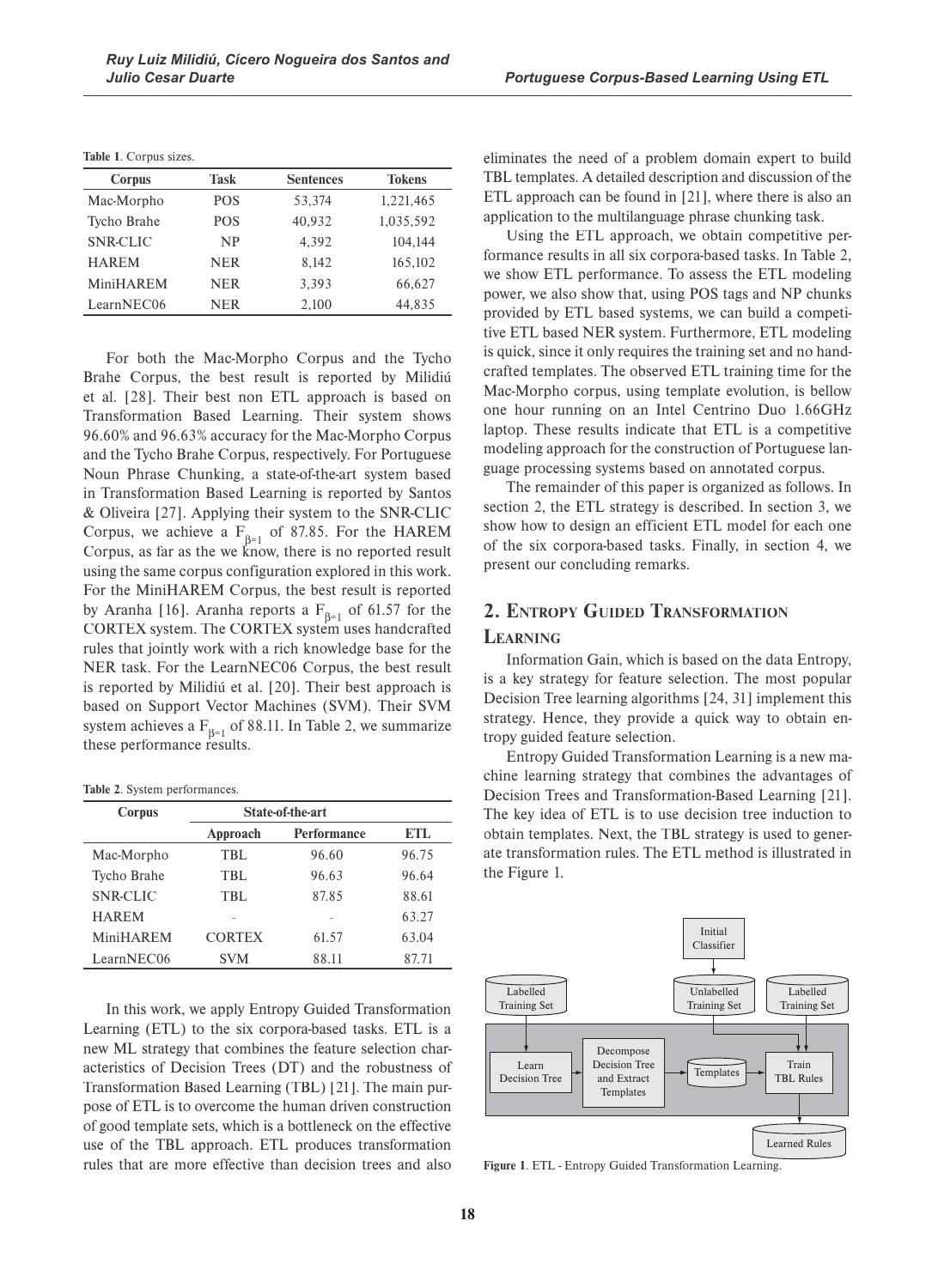ETL method uses a very simple DT decomposition scheme to extract templates. The decomposition process includes a depth-first traversal of the DT. For each visited node, a new template is created by combining its parent node template with the feature used to split the data at that node. We use pruned trees in all experiments shown in section 3.

TBL training time is highly sensitive to the number and complexity of the applied templates. On the other hand, ETL provides a new training strategy that accelerates transformation learning. This strategy is based in an evolutionary template approach as described in [4]. The basic idea is to successively train simpler TBL models using subsets of the template set extracted from the DT. Each template subset only contains templates that include feature combinations up to a given tree level. In this way, only a few templates are considered at any point in time. Nevertheless, the descriptive power is not significantly reduced. We call this training strategy of Template Evolution.

The next two sections briefly review the DT learning algorithm and the TBL algorithm.

# **2.1. DECISION TREES**

Decision Tree learning is one of the most widely used machine learning algorithms. It performs a partitioning of the training set using principles of Information Theory. The learning algorithm executes a general to specific search of a feature space. The most informative feature is added to a tree structure at each step of the search. Information Gain Ratio, which is based on the data Entropy, is normally used as the informativeness measure. The objective is to construct a tree, using a minimal set of features, that efficiently partitions the training set into classes of observations. After the tree is grown, a pruning step is carried out in order to avoid overfitting.

One of the most used algorithms for DT induction is the C4.5 [24]. We use Quinlan's C4.5 system to obtain the required entropy guided selected features.

# **2.2. TRANSFORMATION-BASED LEARNING**

Transformation Based error-driven Learning (TBL) is a successful machine learning algorithm introduced by Eric Brill [3]. It has since been used for several Natural Language Processing tasks, such as part-of-speech (POS) tagging [3, 5], noun-phrase and text chunking [25, 27], spelling correction [12], appositive extraction [7], and named entity extraction [6].

The TBL algorithm generates an ordered list of rules that correct classification mistakes in the training set, which have been produced by an initial classifier. The requirements of the algorithm are:

- when two instances of the training set, one that has been correctly labeled, and another that remains unlabeled;
- an initial classifier, the *baseline system*, which classifies the unlabeled training set by trying to apply the correct class for each sample.
- a set of rule templates, which are meant to capture the relevant feature combinations that would determine the sample's classification.

The TBL algorithm can be formulated as follows:

- 1. The the baseline system is applied to unlabeled version of the training set, in order to obtain an initial classification;
- 2. The resulting classification is compared with the correct one and, whenever a classification error is found, all the rules that can correct it are generated by instantiating the templates. Usually, a new rule will correct some errors, but will also generate some other errors by changing correctly classified samples;
- 3. The rule scores (errors repaired errors created) are computed. If there is not a rule with a score above an arbitrary threshold, the learning process is stopped;
- 4. The best scoring rule is selected, stored in the set of learned rules and applied to the training set;
- 5. Return to step 2.

When classifying a new sample item, the resulting sequence of rules is applied according to its generation order.

# **3. THE SIX PORTUGUESE CORPORA-BASED TASKS WITH ETL**

This section presents the application of the ETL approach to three Portuguese Language Processing tasks: part-of-speech tagging, noun phrase chunking and named entity recognition. We generate six different ETL systems, since we have six different corpora. For each one of them we report its performance. To highlight ETL learning power we also show the corresponding baseline system performance. In order to show that there is no significant performance loss when using ETL automatic templates, we also show the performance on the task of TBL with hand-crafted templates. Furthermore, we show the performance on the task of the state-of-the-art system.

The three tasks are modeled as token classification problems. For each token, its context is given by the features of its adjacent tokens. The number of adjacent tokens defines the size of what is called the context window. We have tried several context window sizes when modeling with ETL. In these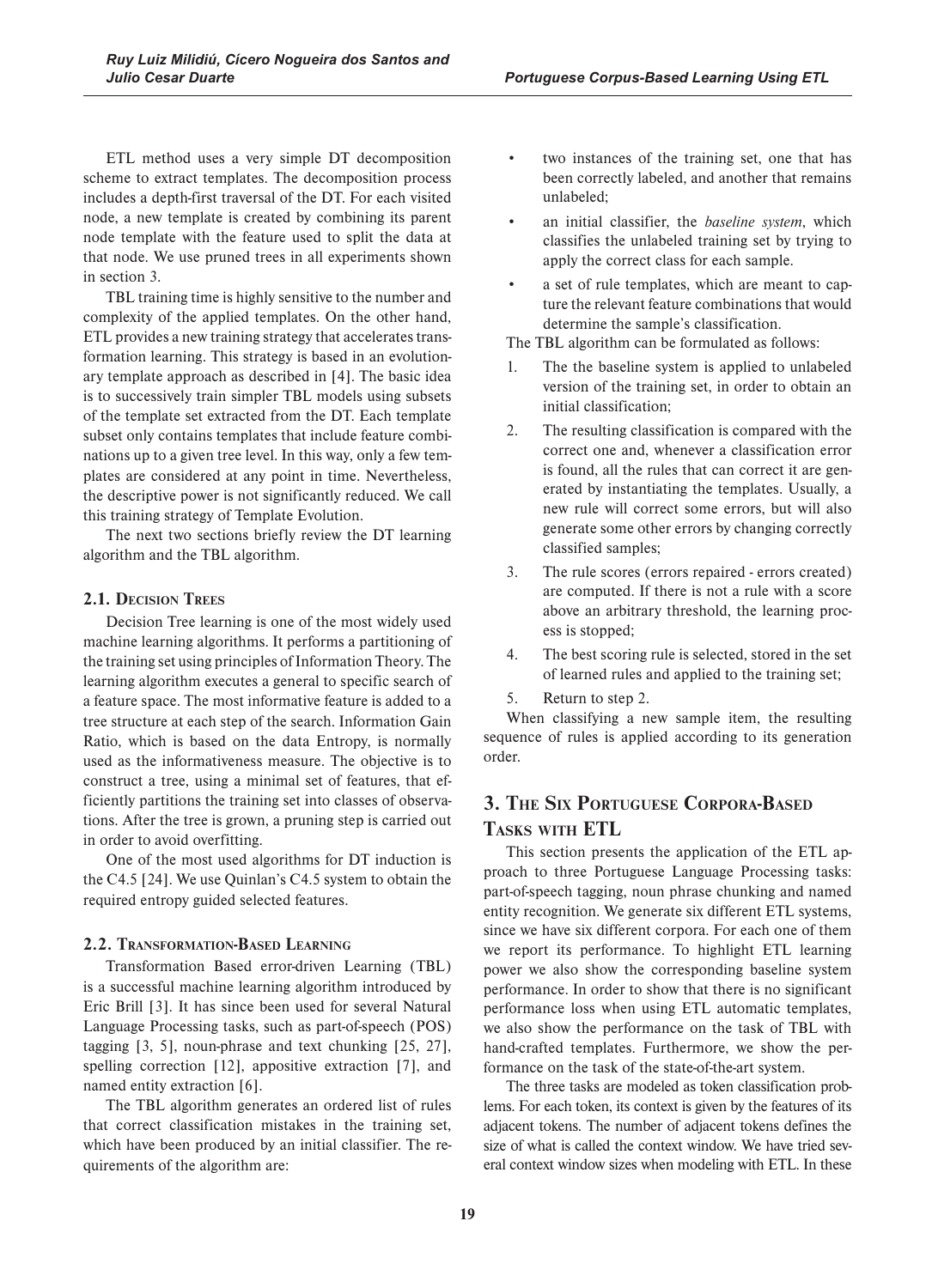models, WS=X subscript means that a context window of size X is used for the given model. For instance,  $ETL_{WSS=3}$  corresponds to ETL trained with a size three window, that is, the current token, the previous and the next ones.

### **3.1. PART-OF-SPEECH TAGGING**

Part-of-Speech (POS) tagging is the process of assigning a POS or another lexical class marker to each word in a text [9]. POS tags classify words into categories, based on the role they play in the context in which they appear. The POS tag is a key input feature for NLP tasks like phrase chunking and named entity recognition.

This section presents the application of the ETL approach to Portuguese POS tagging. We generate ETL systems for two Portuguese corpora: Mac-Morpho [2] and Tycho Brahe [18]. Table 3 shows some characteristics of these corpora. The Mac-Morpho Corpus is tagged with 22 POS tags, while the Tycho Brahe Corpus is tagged with 383 POS tags. The Tycho Brahe Corpus uses more POS tags because these tags also identify morphological aspects such as word number and gender. Each corpus is divided into training and test sets. These training and test set splits are the same as reported in [21].

**Table 3**. Part-of-Speech Tagging Corpora.

|             |          | <b>Training Data</b> |          | <b>Test Data</b> |
|-------------|----------|----------------------|----------|------------------|
| Corpus      | Sentenc. | <b>Tokens</b>        | Sentenc. | <b>Tokens</b>    |
| Mac-Morpho  | 44.233   | 1007.671             | 9.141    | 213,794          |
| Tycho Brahe | 30.698   | 775,601              | 10.234   | 259,991          |

#### **3.1.1. POS Tagging modeling**

 A word that appears in the training set is called a *known word*. Otherwise, it is called an *unknown word*. Our POS modeling approach follows the two stages strategy proposed by Brill [3]. First, morphological rules are applied to classify the unknown words. Next, contextual rules are applied to classify known and unknown words.

The morphological rules are based on the following token features:

- up to c characters long word prefixes and suffixes;
- specific character occurence in a word;

• adding (or subtracting) a c characters long prefix (or suffix) results in a known word;

• occurence of the word before (or after) a specific word *W* in a given long list of word bigrams. For instance, if the word appears after "to", then it is likely to be a verb in the infinitive form.

In our experiments, we set the parameter *c* equal to 5.

With a very simple template set [3], one can effectively perform the morphological stage. For this stage, it is enough to use one feature or two feature templates.

The one feature templates use one of the current token features. The two feature templates use one of the current token features and the current token POS.

The contextual rules use the context window features word and POS. We use the ETL strategy for learning contextual rules only.

# **3.1.2. ML MODELING**

The following ML model configurations provide our best results.

- BLS: The baseline system assigns to each word the POS tag that is most frequently associated with that word in the training set. If capitalized, an unknown word is tagged as a proper noun, otherwise it is tagged as a common noun.
- ETL: The results for the TBL approach refer to the contextual stage trained using the lexicalized template set proposed in [3]. This template set uses combinations of words and POS tags in a context window of size 7.
- TBL: In the ETL learning, we use the features word and POS. In order to overcome the sparsity problem, we only use the 200 most frequent words to induce the DT. In the DT learning step, the POS tag of the word is the one applied by the initial classifier (BLS). On the other hand, the POS tag of the neighbor words are the true ones. We report results for ETL trained with all the templates at the same time and also using template evolution.

### **3.1.3. MAC-MORPHO CORPUS**

According to [28], a TBL system obtains state-of-theart performance for the Mac-Morpho Corpus. Therefore, for the Mac-Morpho Corpus, we only report the performance of ETL, TBL and BLS systems.

In Table 4, we summarize the performance results of the three systems. The best ETL system uses a context window of size 7. Both ETL and TBL systems reduce the BLS system's error in at least 64%. The ETL<sub>WS=7</sub> system's accuracy is similar to the one of TBL. The  $ETL_{WS=7}$  system's accuracy, 96.75%, is equivalent to the best one reported so far for the Mac-Morpho Corpus.

**Table 4**. POS Tagging of the Mac-Morpho Corpus.

| <b>System</b>       | Accuracy $(\%)$ | # Templates |
|---------------------|-----------------|-------------|
| $\text{ETL}_{WS=7}$ | 96.75           | 72          |
| <b>TBL</b>          | 96.60           | 26          |
| <b>BLS</b>          | 90.71           | -           |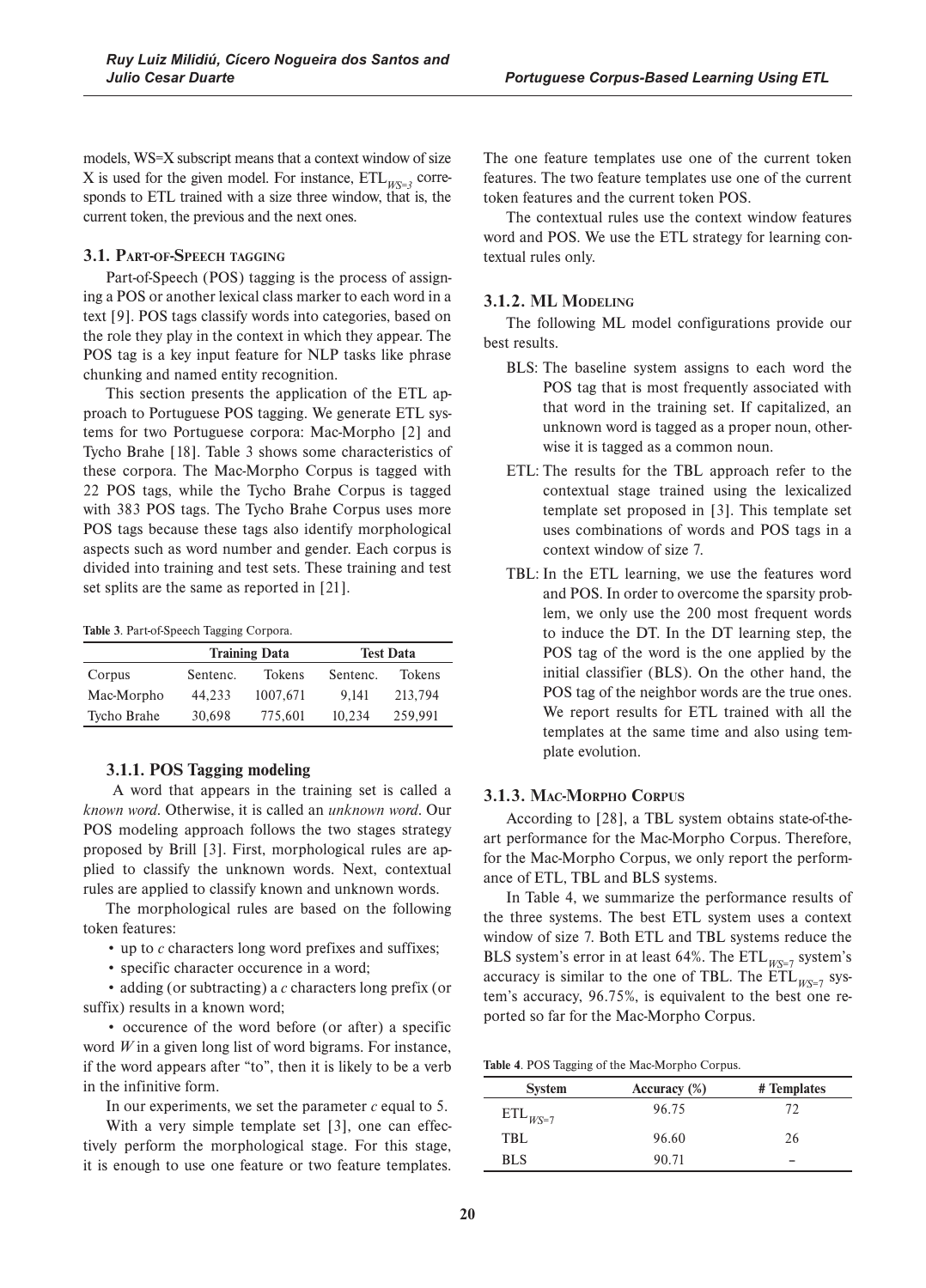Using the template evolution strategy, the training time is reduced in nearly 73% and there is no loss in the  $ETL_{WS=7}$  system's performance. This is a remarkable reduction, since we use an implementation of the fastTBL algorithm [23] that is already a very fast TBL version. Training time is a very important issue when modeling a system with a corpus-based approach. A fast ML strategy enables the testing of different modeling options, such as different feature sets.

# **3.1.4. TYCHO BRAHE CORPUS**

According to [28], a TBL system obtains state-of-theart performance for the Tycho Brahe Corpus. Therefore, for the Tycho Brahe Corpus, we only report the performance of ETL, TBL and BLS systems.

In Table 5, we summarize the performance results of the three systems. The best ETL system uses a context window of size 7. Both ETL and TBL systems reduce the BLS system's error in 62%. ETL and TBL systems achieved similar performance. Therefore ETL has state-ofthe-art performance for the Tycho Brahe Corpus.

Using the template evolution strategy, the training time is reduced in nearly 63% and there is no loss in the  $ETL_{WS=7}$  system's performance.

| Table 5. POS Tagging of the Tycho Brahe Corpus. |  |  |  |  |  |
|-------------------------------------------------|--|--|--|--|--|
|-------------------------------------------------|--|--|--|--|--|

| <b>System</b>         | Accuracy $(\%)$ | # Templates |
|-----------------------|-----------------|-------------|
| $\text{ETL}_{W\!S=7}$ | 96.64           | 43          |
| TBL                   | 96.63           | 26          |
| BL S                  | 91.12           | --          |

# **3.2. NOUN PHRASE CHUNKING**

Noun Phrase Chunking consists in recognizing text segments that are Noun Phrases (NP). NP chunking provides a key feature that helps on more elaborated NLP tasks such as parsing and information extraction. In the example that follows, we use brackets to indicate the four noun phrase chunks in the sentence.

[He ] reckons [ the current account deficit ] will narrow to [ only # 1.8 billion ] in [ September ]

This section presents the application of the ETL approach to Portuguese NP Chunking. We use the SNR-CLIC Corpus described in [8]. Table 6 shows some characteristics of this corpus, which is tagged with both POS and NP chunk tags.

|  |  |  | Table 6. Noun Phrase Chunking Corpus. |  |
|--|--|--|---------------------------------------|--|
|--|--|--|---------------------------------------|--|

| Corpus   | <b>Sentences</b> | Tokens  | <b>Noun Phrases</b> |
|----------|------------------|---------|---------------------|
| SNR-CLIC | 392              | 10.4144 | 17 795              |

# **3.2.1. NP CHUNKING MODELING**

We approach the NP Chunking as a token classification problem, in the same way as in the CONLL-2000 shared task [26]. We use the *IOB*1 tagging style, where: *O*, means that the word is not a NP; *I*, means that the word is part of a NP and *B* is used for the leftmost word of a NP beginning immediately after another NP. The tagging style is shown in the following example.

> He/I reckons/O the/I current/I account/I deficit/I will/O narrow/O to/O only/I #/I 1.8/I billion/I in/O September/I

#### **3.2.2. ML MODELING**

The following ML model configurations provide our best results.

- BLS: The baseline system assigns to each word the NP tag that was most frequently associated with the part-of-speech of that word in the training set. The only exception was the initial classification of the prepositions, which is done on an individual basis: each preposition has its frequency individually measured and the NP tag is assigned accordingly, in a lexicalized method.
- ETL: In the TBL system we use a template set that contains the templates proposed by Ramshaw & Marcus [25] and the set of six special templates proposed by Santos & Oliveira [27]. The Ramshaw & Marcus's template set contains 100 handcrafted templates which make use of the features *word*, POS and *NP tags*, and use a context window of seven tokens. The Santos & Oliveira's six templates are designed to reduce classification errors of preposition within the task of Portuguese noun phrase chunking. These templates use special handcrafted constraints that allow to efficiently check the feature *word* in up to 20 left side adjacent tokens.
- TBL: In the ETL learning, we use the features word, *POS* and *NP tags*. Additionally, we introduce the feature *left verb*. This feature assumes the word feature value of the nearest predecessor verb of the current token. In the DT learning step: only the 200 most frequent words are used; the NP tag of the word is the one applied by the initial classifier; and, the NP tag of neighbor words are the true ones. We report results for ETL trained with all the templates at the same time as well as using template evolution.

We use 10-fold cross-validation to assess the performance of the trained systems.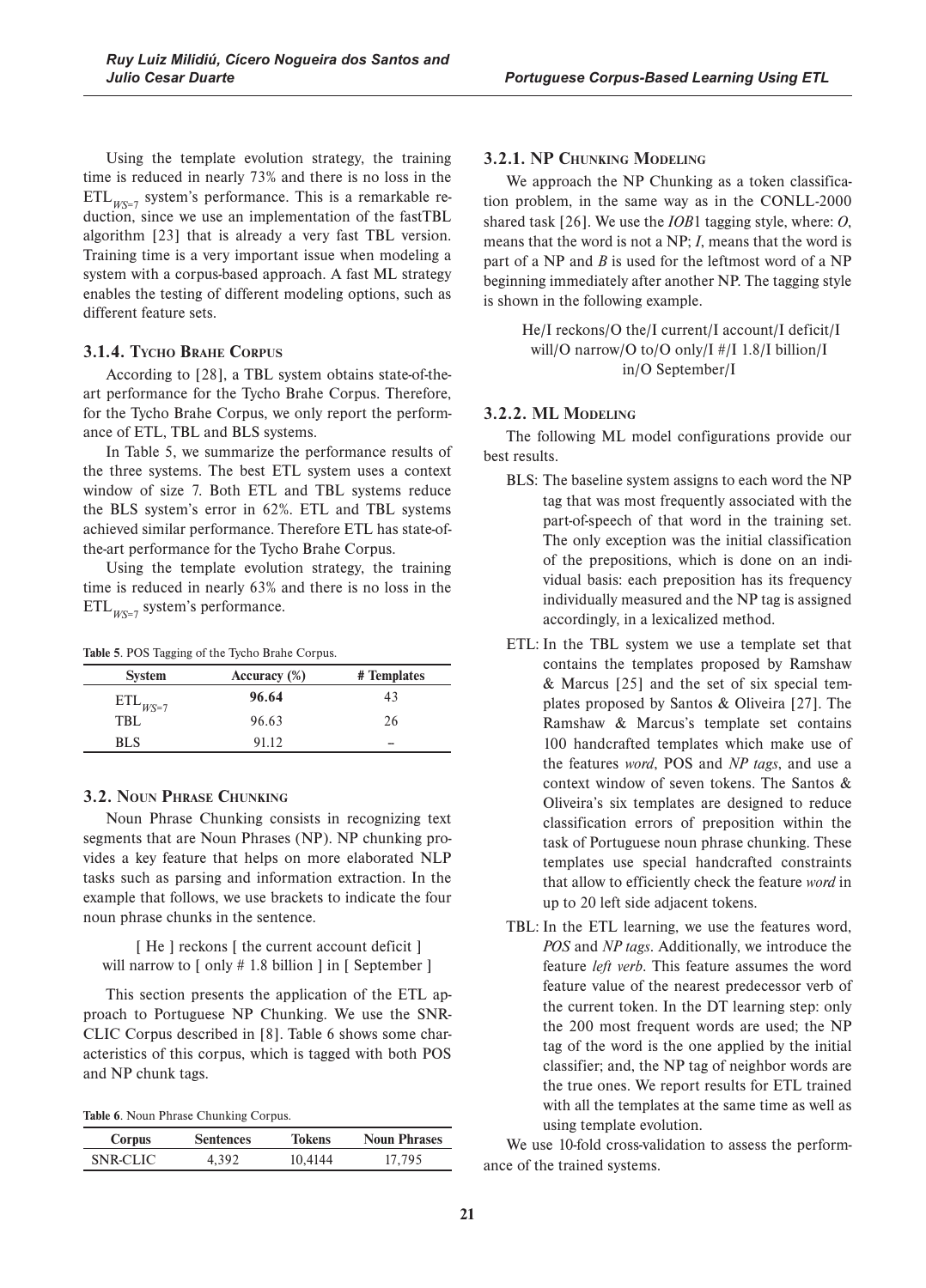# **3.2.3. SNR-CLIC CORPUS**

According to [27], the TBL system configuration used here obtains state-of-the-art performance for Portuguese Noun Phrase Chunking. Therefore, for the SNR-CLIC Corpus, we only report the performance of ETL, TBL and BLS systems.

In Table 7, we summarize the performance results of the three systems. The best ETL system uses a context window of size 11. The  $\text{ETL}_{W\text{S}=11}$  system achieves a  $\text{F}_{\text{B}=1}$  of 88.61, which is equivalent to the best result reported so far for a 10-fold cross-validation using the SNR-CLIC Corpus.  $ETL_{W\nu s=11}$  increases the BLS system's  $F_{\beta=1}$  by 30.6%. The  $F_{\beta=1}$  of the ETL<sub>WS=11</sub> system is similar to the one of TBL. These results indicate that the templates obtained by entropy guided feature selection are very effective to learn transformation rules for this task.

**Table 7**. Portuguese noun phrase chunking.

|              |       |       | <b>System</b> Acc. (%) Prec. (%) Rec. (%) $F_{\beta=1}$ |       | # T |
|--------------|-------|-------|---------------------------------------------------------|-------|-----|
| $TL_{WS=11}$ | 97.88 | 88.32 | 88.90                                                   | 88.61 | 55  |
| <b>TBL</b>   | 97.66 | 87.32 | 88.38                                                   | 87.85 | 106 |
| <b>BLS</b>   | 92.54 | 62.84 | 73.78                                                   | 67.87 | ۰   |

Using the template evolution strategy, the training time is reduced in nearly 51%. On the other hand, there is a decrease of 0.6 in the ETL system's  $F_{\beta=1}$ .

In the application of ETL to the SNR-CLIC corpus, we can notice one of the ETL advantages. Using ETL, it is possible to explore larger context window sizes without being concerned with the number of feature combinations that it could produce. In the case of NP chunking, where we use four features per token, a context window of size 11 results in 44 candidate features. The manual creation of feature combinations in such a case would be a hard task. In [27] a special type of template unit is introduced, the *constrained atomic term*, that enables TBL to check a feature in a wide context window. On the other hand, this kind of template unit requires the creation of a task specific handcrafted constraint. Furthermore, when creating a complete template, it is necessary to combine this template unit with other contextual features.

#### **3.3. NAMED ENTITY RECOGNITION**

Named Entity Recognition (NER) is the problem of finding all proper nouns in a text and to classify them among several given categories of interest or to a default category called Others. Usually, there are three given categories: Person, Organization and Location. Time, Event, Abstraction, Thing, and Value are some additional, but less usual, categories of interest. In the example that follows, we use brackets to indicate the four Named Entities in the sentence.

 [*PER* Wolff], currently a journalist in [*LOC* Argentina ], played with [PER Del Bosque ] in the final years of the seventies in [ORG Real Madrid ]

This section presents the application of the ETL approach to Portuguese NER. We evaluate the performance of ETL over three Portuguese corpora: the HAREM Corpus, the MiniHAREM Corpus and the LearnNEC06 Corpus. Table 8 shows some characteristics of these corpora.

**Table 8**. Named Entity Recognition Corpora.

| Corpus       | <b>Sentences</b> | <b>Tokens</b> | <b>Named Entities</b> |
|--------------|------------------|---------------|-----------------------|
| <b>HAREM</b> | 8.142            | 16.5102       | 8.624                 |
| MiniHAREM    | 3.393            | 66.627        | 3.641                 |
| LearnNEC06   | 2.100            | 44.835        | 3.325                 |

The HAREM Corpus is a golden set for NER in Portuguese [29]. This corpus is annotated with ten named entity categories: Person (PESSOA), Organization (ORGANIZACAO), Location (LOCAL), Value (VALOR), Date (TEMPO), Abstraction (ABSTRACCAO), Title (OBRA), Event (ACONTECIMENTO), Thing (COISA) and Other (VARIADO). Additionally, we automaticaly generate two input features. Using the  $ETL_{WS=7}$  POS Tagger trained with the Mac-Morpho Corpus we generate the POS feature. Using the ETL<sub>WS=11</sub> NP Chunker trained with the SNR-CLIC Corpus we generate the Noun Phrase feature.

The MiniHAREM Corpus is a subset of the HAREM Corpus [29].

The LearnNEC06 Corpus [20] is annotated with only three categories: Person, Organization and Location. This corpus is already annotated with golden POS tags and golden noun phrase chunks.

#### **3.3.1. NER MODELING**

We approach the NER task as a token classification problem, in the same way as in the CONLL-2002 shared task [33]. We use the *IOB*1 tagging style, where: *O*, means that the word is not a NE; *I – XX*, means that the word is part of NE type *XX* and *B – XX* is used for the leftmost word of a NE beginning immediately after another NE of the same type. The *IOB*1 tagging style is shown in the following example.

 Wolff/I-PER ,/O currently/O a/O journalist/O in/O Argentina/O ,/O played/O with/O Del/I-PER Bosque/I-PER in/O the/O final/O years/O of/O the/O seventies/O in/O Real/I-ORG Madrid/I-ORG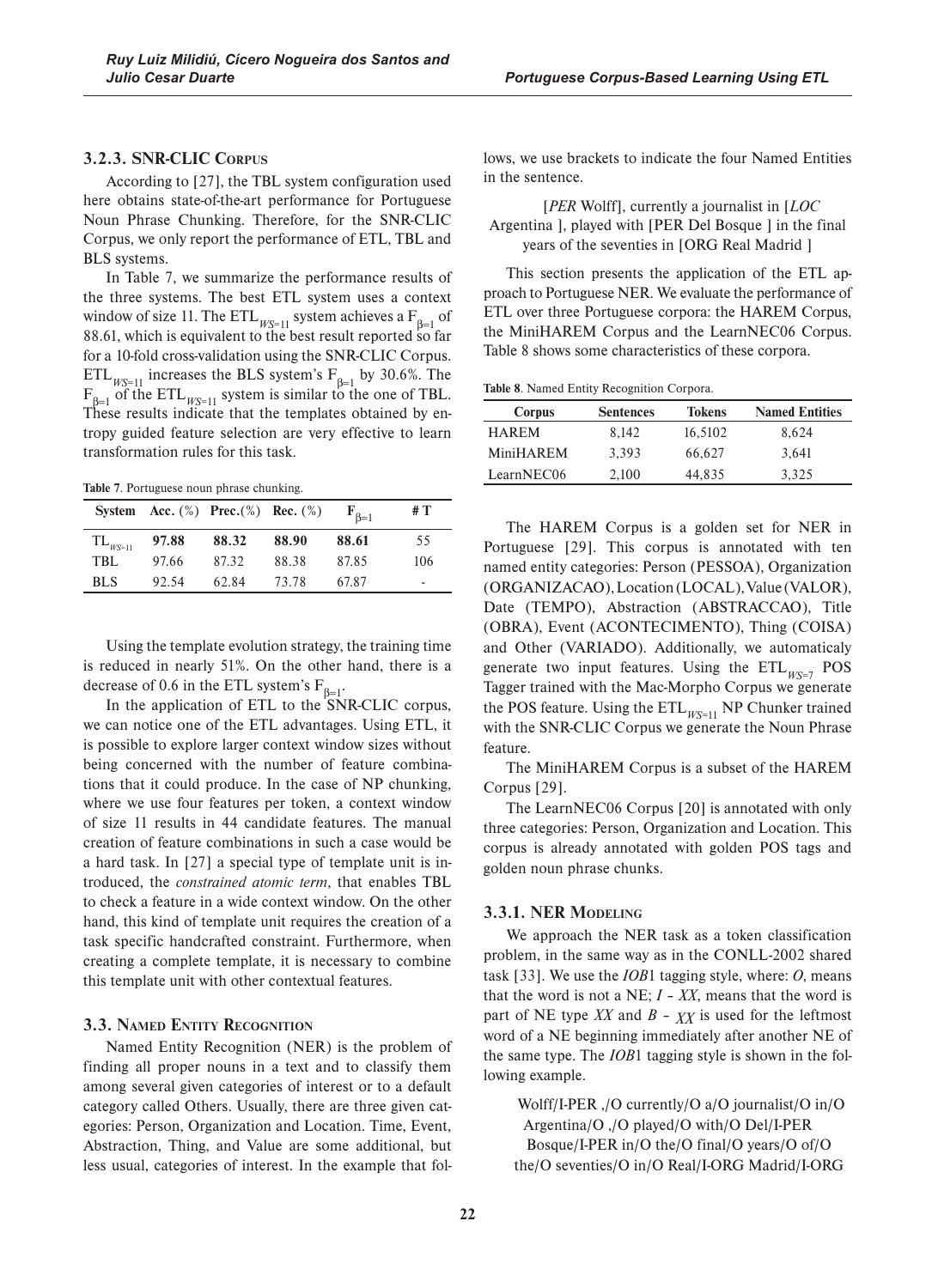The NER task can be subdivided [29] into two subtasks: *identification*, where the objective is the correct delimitation of named entities; and *classification*, where the objective is to associate categories to identified named entities. For the HAREM Corpus, we carry out experiments for these two subtasks. However, in the classification task, we use ETL to classify only the five most frequent categories: Person, Organization, Location, Date and Value.

We apply a 10-fold cross-validation to assess the trained models efficacy. For each experiment, we only report the ETL model that gives the best cross-validation result. In the HAREM Corpora experiments, we use the evaluation tools described in [29].

# **3.3.2. ML MODELING**

The following ML model configurations provide our best results.

- BLS: For the LearnNEC06 Corpus, we use the same baseline system proposed in [20], which makes use of location, person and organization gazetteers, as well as some simple heuristics. for the HAREM and MiniHAREM corpora, we apply a BLS that makes use of gazetteers only. We use the gazetteers presented in [20], as well as some sections of the REPENTINO gazetteer [30]. From the REPENTINO gazetteer we use only the categories Beings, Location and Organization. We use only some subcategories of the REPENTINO gazetteer. From category Beings we use subcategory Human. From Location we use Terrestrial, Town, Region and Adm. Division. From Organization we use all subcategories. For some subcategories an extra processing is also required. From Human, we extract only first names. From the Organization category, we use full company names and extract the top 100 most frequent words. We also use a month name gazetteer and a list of lower case words that can start a NE
- ETL: In the ETL learning, we use the basic features *word*, *pos*, *noun phrase tags* and *ne tags*. Additionally, we introduce two new features: *capitalization information* and *dictionary membership*. The capitalization information feature provides a token classification, assuming one the following categorical values: First Letter is Uppercase, All Letters are Uppercase, All Letters are Lowercase, Number, Punctuation, Number with "/" or "-" inside, Number ending with *h* or *hs* or Other. Similarly, the dictionary membership feature assumes one the following categorical values: Upper, Lower, Both or None.

In the DT learning step, only the 100 most frequent words are used, the named entity tag of the word is the one applied by the initial classifier, and the named entity tags of neighbor words are the true ones.

TBL: The reported results for the TBL approach refer to TBL trained with the 32 handcrafted template set proposed in [20].

In order to improve the ETL based NER system efficacy for the HAREM and MiniHAREM Corpora, we use the LearnNEC06 Corpus as an extra training set for the learning of the three categories: Person, Organization and Locations. In this case, we train the ETL based NER system using a two phase strategy: (1) first, we train an ETL classifier for the categories Person, Organization and Locations, using the two corpora; (2) then, we train a second ETL classifier for the five categories: Person, Organization, Location, Date and Value, using either the HAREM or MiniHAREM Corpus. The second ETL classifier uses the first one as the initial classifier (baseline system). It is important to note that in the experiments using the HAREM Corpus, the LearnNEC06 Corpus is included only in the training set of each cross-validation fold. The increase in the training corpus produced better results for the classification task only.

# **3.3.3. HAREM CORPUS**

As in [29], we report the category classification results in two scenarios: Total and Selective. In the *Total Scenario*, all the categories are taken into account when scoring the systems. In the *Selective Scenario*, only the five chosen categories (Person, Organization, Location, Date and Value) are taken into account.

In Table 9, we summarize the 10-fold cross-validation performance results of ETL, TBL and BLS systems for the Identification task.  $ETL_{WSS=5}$  system doubles the BLS's  $F_{\beta=1}$  and is expressively better than TBL using handcrafted templates. The TBL result is very poor due to its template set, which is the same used with the LearnNEC06 Corpus proposed in [20]. This is the only TBL template set that we have found for the NER task. Since this template set contains some pre-instantiated tests, apparently it is very restricted to the kind of named entity structures that appear in the LearnNEC06 Corpus.

**Table 9**. NE Identification for the HAREM Corpus.

| <b>System</b>         |     |       | # T Acc. $(\%)$ Prec. $(\%)$ Rec. $(\%)$ |       | $F_{\beta=1}$ |
|-----------------------|-----|-------|------------------------------------------|-------|---------------|
| $ETL$ <sub>WS=5</sub> | 143 | 97.87 | 82.55                                    | 84.11 | 83.32         |
| <b>TBL</b>            | 32  | 95.62 | 64.79                                    | 56.78 | 60.52         |
| <b>BLS</b>            |     | 92.10 | 54.25                                    | 34.03 | 41.82         |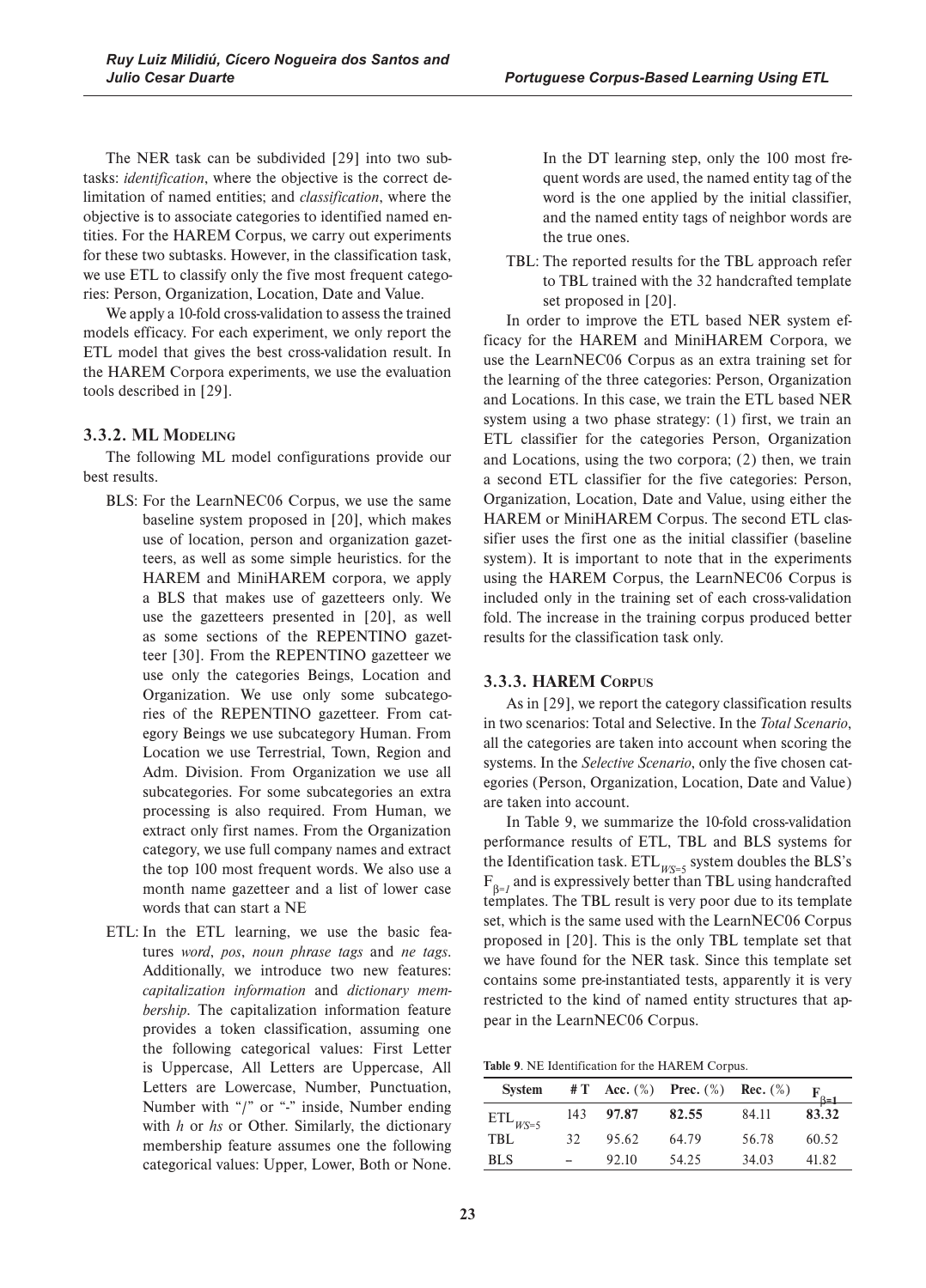In the Identification task, the use of the template evolution strategy reduces the training time in nearly 70% and maintains the same ETL system efficacy.

In Tables 10 and 11, we summarize the 10-fold crossvalidation performance results of the systems for the Category Classification task. In both scenarios Total and Selective, the ETL<sub>WS=5</sub> almost doubles the BLS's  $F_{B=1}$ . In the Total Scenario, the  $F_{\beta=1}$  of the ETL<sub>WS=5</sub> classifier is 13.67 higher than the one of TBL. In the classification task, the use of the template evolution strategy reduces the training time in nearly 70%. On the other hand, there is a reduction of 1.05 in the  $F_{\beta=1}$ .

Table 12 shows the ETL results, broken down by named entity type, for the classification task using the HAREM Corpus.

**Table 10**. Category classification in the Total Scenario for the HAREM Corpus.

| <b>System</b>                |     |       | # T Acc. $(\%)$ Prec. $(\%)$ Rec. $(\%)$ |       | $F_{\beta=1}$ |
|------------------------------|-----|-------|------------------------------------------|-------|---------------|
| $ETL$ <sub><i>WS=5</i></sub> | 160 | 94.85 | 71.49                                    | 56.75 | 63.27         |
| <b>TBL</b>                   | 32  | 93.60 | 55.60                                    | 44.77 | 49.60         |
| <b>BLS</b>                   |     | 92.10 | 46.19                                    | 29.00 | 35.63         |

**Table 11**. Category classification in the Selective Scenario for the HAREM Corpus.

| <b>System</b>                |     |       | # T Acc. $(\%)$ Prec. $(\%)$ Rec. $(\%)$ |       | $F_{\beta=1}$ |
|------------------------------|-----|-------|------------------------------------------|-------|---------------|
| $ETL$ <sub><i>WS=5</i></sub> | 160 | 96.48 | 71.35                                    | 68.74 | 70.02         |
| <b>TBL</b>                   | 32  | 95.52 | 55.59                                    | 54.24 | 54.91         |
| <b>BLS</b>                   | ٠   | 94.13 | 46.18                                    | 35.13 | 39.90         |

**Table 12**. ETL results by entity type for the HAREM Corpus.

|              | Precision (%) | Recall $(\%)$ | $F_{\beta=1}$ |
|--------------|---------------|---------------|---------------|
| Location     | 73.02         | 68.19         | 70.52         |
| Organization | 58.94         | 60.55         | 59.73         |
| Person       | 74.44         | 67.40         | 70.75         |
| Date         | 81.45         | 82.89         | 82.17         |
| Value        | 75.99         | 68.83         | 72.23         |
| Overall      | 71.35         | 68.74         | 70.02         |

# **3.3.4. MINIHAREM CORPUS**

The ETL and TBL systems shown in this section are trained using the HAREM Corpus part that does not include the MiniHAREM Corpus. We assess the performances of these systems by applying each one to the MiniHAREM Corpus. As in the previous subsection, we

report the category classification results in two scenarios: Total and Selective.

For the MiniHAREM Corpus, the CORTEX system [16] shows the best result reported so far. The CORTEX system relies in the use of handcrafted rules that jointly work with a rich knowledge base for the NER task [16]. Here, we also list the CORTEX system performance reported in [16].

In Table 13, we summarize the performance results of the four systems for the Identification task. For this task, the CORTEX system is the best one. As we can see in Table 12,  $ETL_{WSS=5}$  system doubles the BLS's  $F_{\beta=1}$  and is expressively better than TBL using handcrafted templates.

In Tables 14 and 15, we summarize the performance results of the four systems for the Category Classification task. In both scenarios Total and Selective,  $ETL_{WSS}$ achieves the best  $F_{\beta=1}$ . Therefore, as far as we know, ETL results are the best reported so far for Category Classification of the MiniHAREM Corpus. This is a remarkable result, since the  $ETL_{WSS}$  system does not use any handcrafted rules or templates.

In Table 16, we show the  $ETL_{WS=5}$  system results, broken down by named entity type, for the MiniHAREM Corpus.

**Table 13**. NE Identification for the MiniHAREM Corpus.

| <b>System</b> | Recision $(\%)$ | Recall $(\%)$ | $\beta = 1$ |
|---------------|-----------------|---------------|-------------|
| <b>CORTEX</b> | 79.77           | 87.00         | 83.23       |
| $ETL_{WS=5}$  | 81.51           | 82.42         | 81.96       |
| TBL           | 65.14           | 56.12         | 60.29       |
| <b>BLS</b>    | 54.26           | 32.33         | 40.52       |

**Table 14**. Category classification in the Total Scenario for the MiniHAREM Corpus.

| <b>System</b>       | Precision (%) | Recall $(\%)$ | $F_{\beta=1}$ |
|---------------------|---------------|---------------|---------------|
| $\text{ETL}_{WS=5}$ | 71.73         | 56.23         | 63.04         |
| <b>CORTEX</b>       | 77.85         | 50.92         | 61.57         |
| <b>TBL</b>          | 57.78         | 45.20         | 50.72         |
| <b>BLS</b>          | 47.87         | 28.52         | 35.74         |

**Table 15**. Category classification in the Selective Scenario for the MiniHAREM Corpus.

| <b>System</b> | <b>Precision</b> | Recall | $\beta = 1$ |
|---------------|------------------|--------|-------------|
| $ETL_{WS=5}$  | 71.53            | 68.04  | 69.74       |
| <b>CORTEX</b> | 77.86            | 60.97  | 68.39       |
| <b>TBL</b>    | 57.76            | 54.69  | 56.19       |
| <b>BLS</b>    | 47.85            | 34.52  | 40.11       |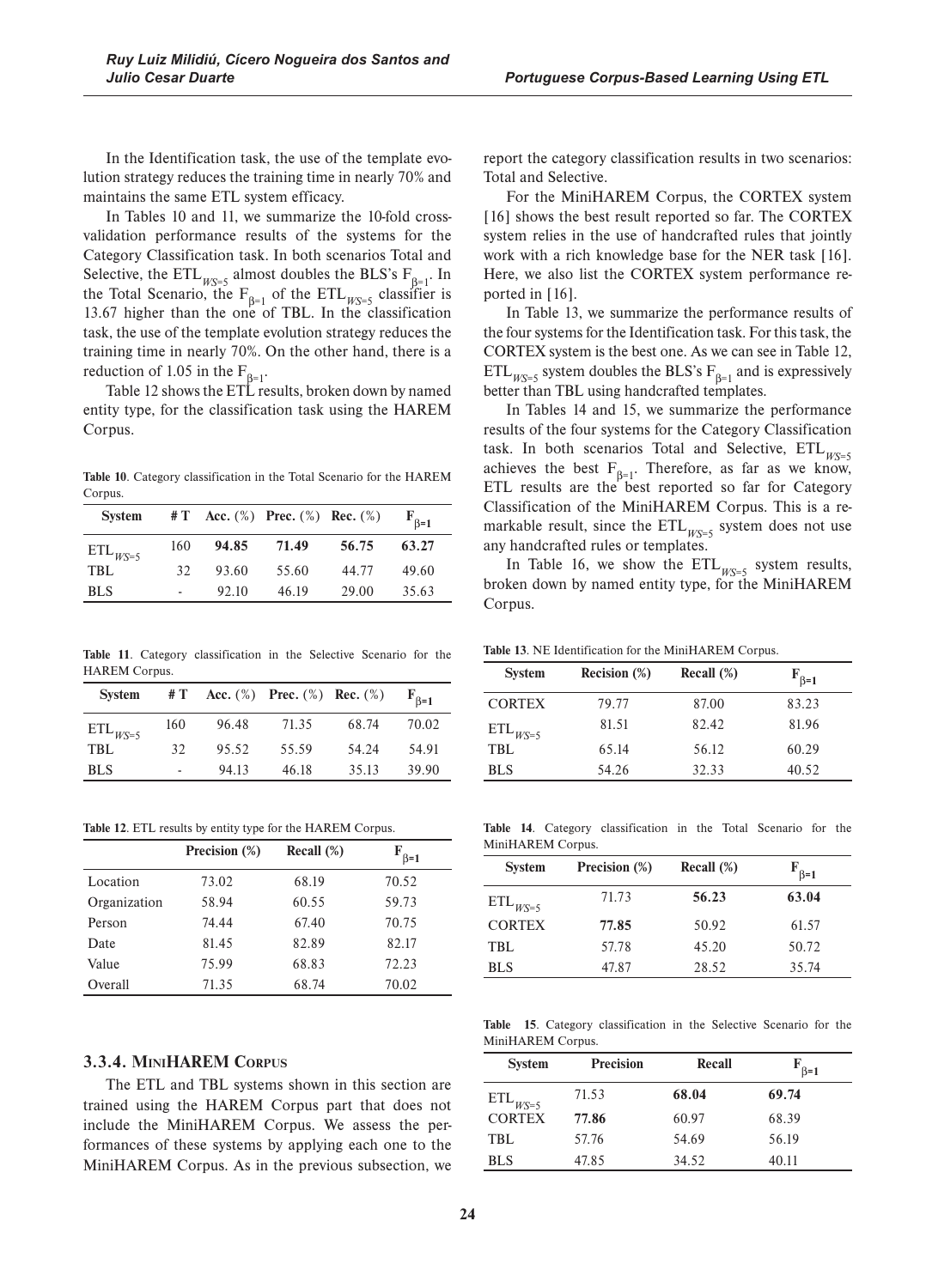|              | Precision (%) | Recall $(\%)$ | $F_{\beta=1}$ |
|--------------|---------------|---------------|---------------|
| Location     | 77.65         | 67.48         | 72.21         |
| Organization | 55.45         | 60.01         | 57.64         |
| Person       | 75.45         | 67.62         | 71.32         |
| Date         | 79.41         | 80.29         | 79.85         |
| Value        | 73.82         | 65.27         | 69.28         |
| Overall      | 71.53         | 68.04         | 69.74         |

**Table 16**. ETL results by entity type for the MiniHAREM Corpus.

Like any other ML based strategy, one advantage of ETL based systems over other non-ML based systems, such as CORTEX, is its versatility. All the used resources, but the training set and gazetteers, are language independent. We can quickly create an ETL based NER system for any language that has an available training set. Nowadays, we can find NER training sets [33, 34] for many languages, such as: Dutch, English, German, Hindi and Spanish.

#### **3.3.5. LEARNNEC06 CORPUS**

According to [20], the SVM algorithm obtains stateof-the-art performance for the LearnNEC06 Corpus. Therefore, for the LearnNEC06 Corpus, we also list the SVM system performance reported in [20].

In Table 17, we summarize the performance results of the four systems. The best ETL system uses a context window of size 9. Both  $ETL_{WS=9}$  and TBL systems increase the BLS system's  $F_{\beta=1}$  by at least 15%. The ETL<sub>WS=9</sub> system slightly outperforms the TBL system.  $ETL_{WS=9}$  results are very competitive with the ones of SVM.

**Table 17**. NER of the LearnNEC06 Corpus.

| <b>System</b> |       | Acc. $(\%)$ Prec. $(\%)$ Rec. $(\%)$ |       | $F_{\beta=1}$ | # T |
|---------------|-------|--------------------------------------|-------|---------------|-----|
| <b>SVM</b>    | 98.83 | 86.98                                | 89.27 | 88.11         |     |
| $ETL_{WS=9}$  | 98.80 | 86.89                                | 88.54 | 87.71         | 102 |
| <b>TBL</b>    | 98.79 | 86.65                                | 88.60 | 87.61         | 32  |
| <b>BLS</b>    | 97.77 | 73.11                                | 80.21 | 76.50         | ٠   |

Using the template evolution strategy, the training time is reduced in nearly 20% and the learned transformation rules maintain the same performance. In this case, the training time reduction is not very significant, since the training set is very small.

Although the ETL's  $F_{\beta=1}$  is only slightly better than the one of TBL with handcrafted template, it is an impressive achievement, since the handcrafted template set used in [20] contains many pre-instantiated rule tests that carry a lot of domain specific knowledge.

In Table 18, we show the  $ETL_{WS=9}$  system results, broken down by named entity type, for the LearnNEC06 Corpus.

|  |  | Table 18. ETL results by entity type for the LearnNEC06 Corpus. |  |
|--|--|-----------------------------------------------------------------|--|
|--|--|-----------------------------------------------------------------|--|

|              | Precision (%) | Recall $(\%)$ | $F_{\beta=1}$ |
|--------------|---------------|---------------|---------------|
| Location     | 93.96         | 81.78         | 87.45         |
| Organization | 84.00         | 89.77         | 86.79         |
| Person       | 85.75         | 91.93         | 88.73         |
| Overall      | 86.89         | 88.54         | 87.71         |

# **4. CONCLUSIONS**

We present Entropy Guided Transformation Learning models for three Portuguese Language Processing tasks. Six different annotated Portugese corpora are used: Mac-Morpho, Tycho Brahe, SNR-CLIC, HAREM, MiniHAREM and LearnNEC06.

ETL modeling is simple. It only requires the training set and no handcrafted templates. ETL also simplifies the incorporation of new input features such as capitalization information, which are sucessfully used in the ETL based NER systems. The critical learning resource is the annotated corpus. Therefore, the availability of new Portuguese annotated corpora, combined with ETL modeling, is an effective strategy to advance Portuguese language processing. ETL is versatile, since we are able to solve the NER problem using ETL systems only.

ETL training is reasonably fast. The observed ETL training time for the Mac-Morpho Corpus, using template evolution, is bellow one hour running on an Intel Centrino Duo 1.66GHz laptop.

Using the ETL approach, we obtain state-of-the-art competitive performance in all six corpora-based tasks. These results indicate that ETL is a suitable approach for the construction of Portuguese corpus-based systems.

# **REFERENCES**

- [1] R. V. X. Aires, S. M. Aluísio, D. C. S. Kuhn, M. L. B. Andreeta, O. N. Oliveira-Jr. Combining Classifiers to Improve Part of Speech Tagging: A Case Study for Brazilian Portuguese. In *Proceedings of IBERAMIA-SBIA*, pages 227-236, 2000.
- [2] S. M. Aluísio, J. M. Pelizzoni, A. R. Marchi, L. Oliveira, R. Manenti, V. Marquiafável. An Account of the Challenge of Tagging a Reference Corpus for Brazilian Portuguese. In *Proceedings of PROPOR*, Faro, pages 110-117, 2003.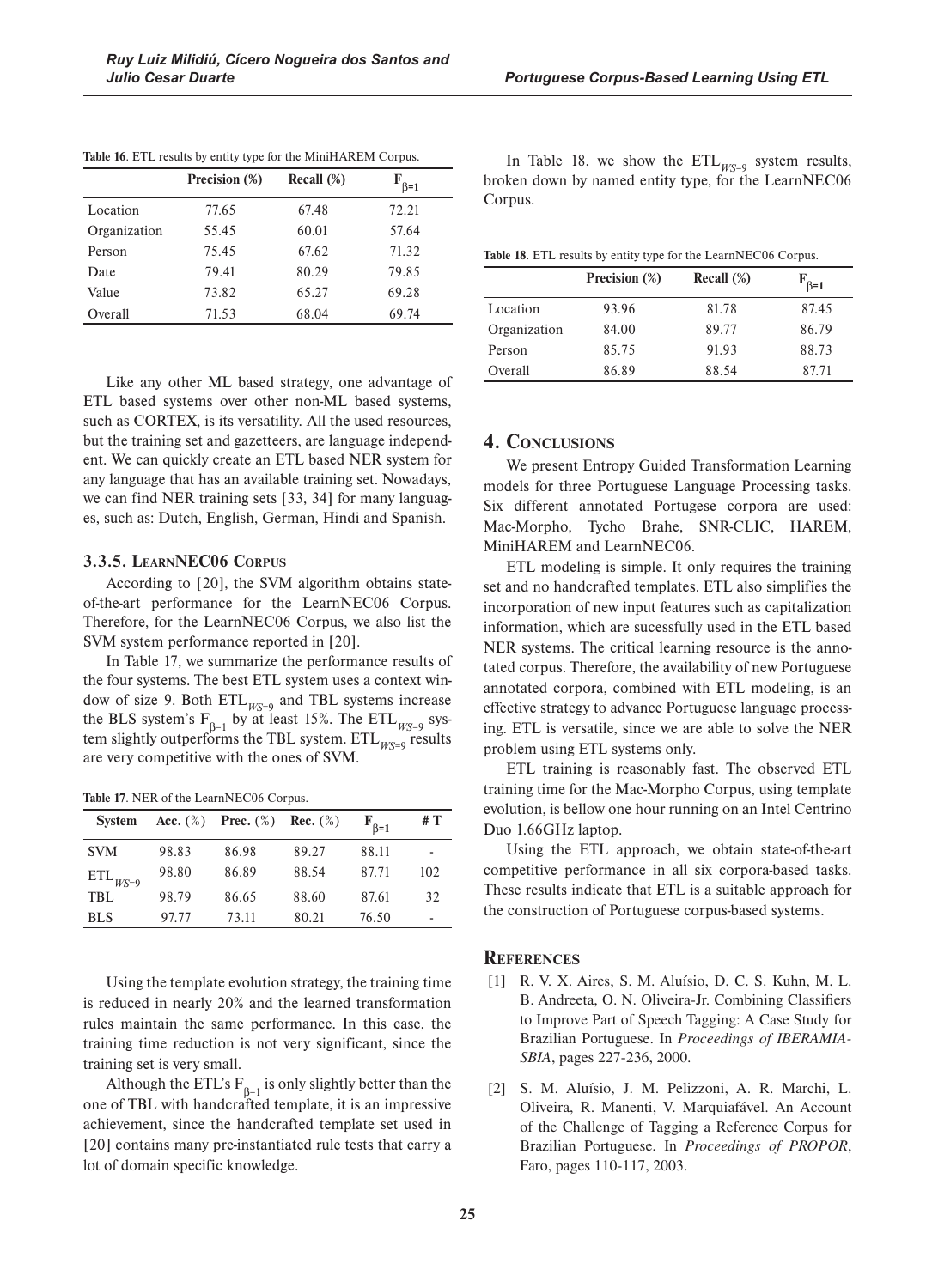- [3] E. Brill. Transformation-Based Error-Driven Learning and Natural Language Processing: A Case Study in Part-of-Speech Tagging. *Comput. Linguistics.*  21(4):543-565, 1995.
- [4] J. R. Curran, R. K. Wong. Formalisation of Transformation-based Learning. In *Proceedings of the ACSC*, Canberra, Australia, pages 51-57, 2000.
- [5] M. Finger. Técnicas de Otimização da Precisão Empregadas no Etiquetador Tycho Brahe. In *Proceedings of PROPOR*, São Paulo, pages 141-154, 2000.
- [6] Radu Florian. Named Entity Recognition as a House of Cards: Classifier Stacking. In *Proceedings of 4*th *conference on Computational Natural Language Learning - CONLL*, pages 175-178, 2002.
- [7] M. C. Freitas, J. C. Duarte, C. N. dos Santos, R. L. Milidiú, R. P. Renteria, V. Quental. A Machine Learning Approach to the Identification of Appositives. In *Proceedings of Ibero-American AI Conference*, Ribeirão Preto, 2006.
- [8] M. C. Freitas, M. Garrao, C. Oliveira, C. N. dos Santos, M. Silveira. A anotação de um corpus para o aprendizado supervisionado de um modelo de SN. In *Proceedings of the III TIL / XXV Congresso da SBC*, São Leopoldo, 2005.
- [9] D. Jurafsky, J. H. Martin. Speech and Language Processing. Prentice Hall, 2000.
- [10] F. N. Kepler, M. Finger. Comparing Two Markov Methods for Part-of-Speech Tagging of Portuguese. In *Proceedings of IBERAMIA-SBIA*, Ribeirão Preto, pages 482-491, 2006.
- [11] D. S. Leite, L. H. M. Rino. Combining Multiple Features for Automatic Text Summarization through Machine Learning. In *Proceedings of PROPOR*, Aveiro, Portugal, pages 122-132, 2008.
- [12] L. Mangu, E. Brill. Automatic Rule Acquisition for Spelling Correction. In *Proceedings of The Fourteenth ICML*, São Francisco, pages 187-94, 1997.
- [13] European Language Resources Association. http://catalog.elra.info/, Sept 24, 2008.
- [14] Linguateca. www.linguateca.pt/, Sept 24, 2008.
- [15] Linguistic Data Consortium. www.ldc.upenn.edu/, Sept 24, 2008.
- [16] C. N. Aranha. Reconhecimento de entidades mencionadas em português. *O Cortex e a sua participação no HAREM*, Linguateca, Portugal, 2007.
- [17] O. Ferrández, Z. Kozareva, A. Toral, R. Muñoz, A. Montoyo. Reconhecimento de entidades mencionadas em português, *Tackling HAREM's Portuguese Named Entity Recognition task with Spanish resources*, Linguateca, Portugal, 2007.
- [18] IEL-UNICAMP; IME-USP. Corpus Anotado do Português Histórico Tycho Brahe. http://www.ime. usp.br/tycho/corpus/, Jan 23, 2008.
- [19] R. S. Martnez, J. P. Neto, D. Caseiro. Statistical Machine Translation of Broadcast News from Spanish to Portuguese. In *Proceedings of PROPOR*, Aveiro, Portugal, pages 112-121, 2008.
- [20] R. L. Milidiú, J. C. Duarte, R. Cavalcante. Machine learning algorithms for portuguese named entity recognition. In *Proceedings of Fourth Workshop in Information and Human Language Technology*, Ribeirão Preto, 2006.
- [21] R. L. Milidiú, C. N. dos Santos, J. C. Duarte. Phrase Chunking using Entropy Guided Transformation Learning. In *Proceedings of ACL2008*, Columbus, Ohio, 2008.
- [22] The Lacio Web Project. www.nilc.icmc.usp.br/ lacioweb/ferramentas.htm, Jan 23, 2008.
- [23] G. Ngai, R. Florian. Transformation-Based Learning in the Fast Lane. In *Proceedings of North Americal ACL*, pages 40-47, June 2001.
- [24] J. R. Quinlan. C4.5: programs for machine learning. Morgan Kaufmann Publishers Inc., San Francisco, 1993.
- [25] L. Ramshaw, M. Marcus. Text Chunking Using Transformation-Based Learning. In *Proceedings of* S. Armstrong, K. W. Church, P. Isabelle, S. Manzi, E. Tzoukermann, D. Yarowsky, editors, *Natural Language Processing Using Very Large Corpora*, Kluwer, 1999.
- [26] E. F. T. K. Sang, S. Buchholz. Introduction to the CoNLL-2000 shared task: chunking. In *Proceedings of the 2*nd *workshop on Learning language in logic and the 4*th *CONLL*, Morristown, USA, pages 127-132, 2000.
- [27] C. N. dos Santos, C. Oliveira. Constrained Atomic Term: Widening the Reach of Rule Templates in Transformation Based Learning. *EPIA*, Covilhã, Portugal, pages 622-633, 2005.
- [28] C. N. dos Santos, R. L. Milidiú, R. P. Rentera. Portuguese Part-of-Speech Tagging Using Entropy Guided Transformation Learning. In *Proceedings of PROPOR*, Aveiro, Portugal, pages 143-152, 2008.